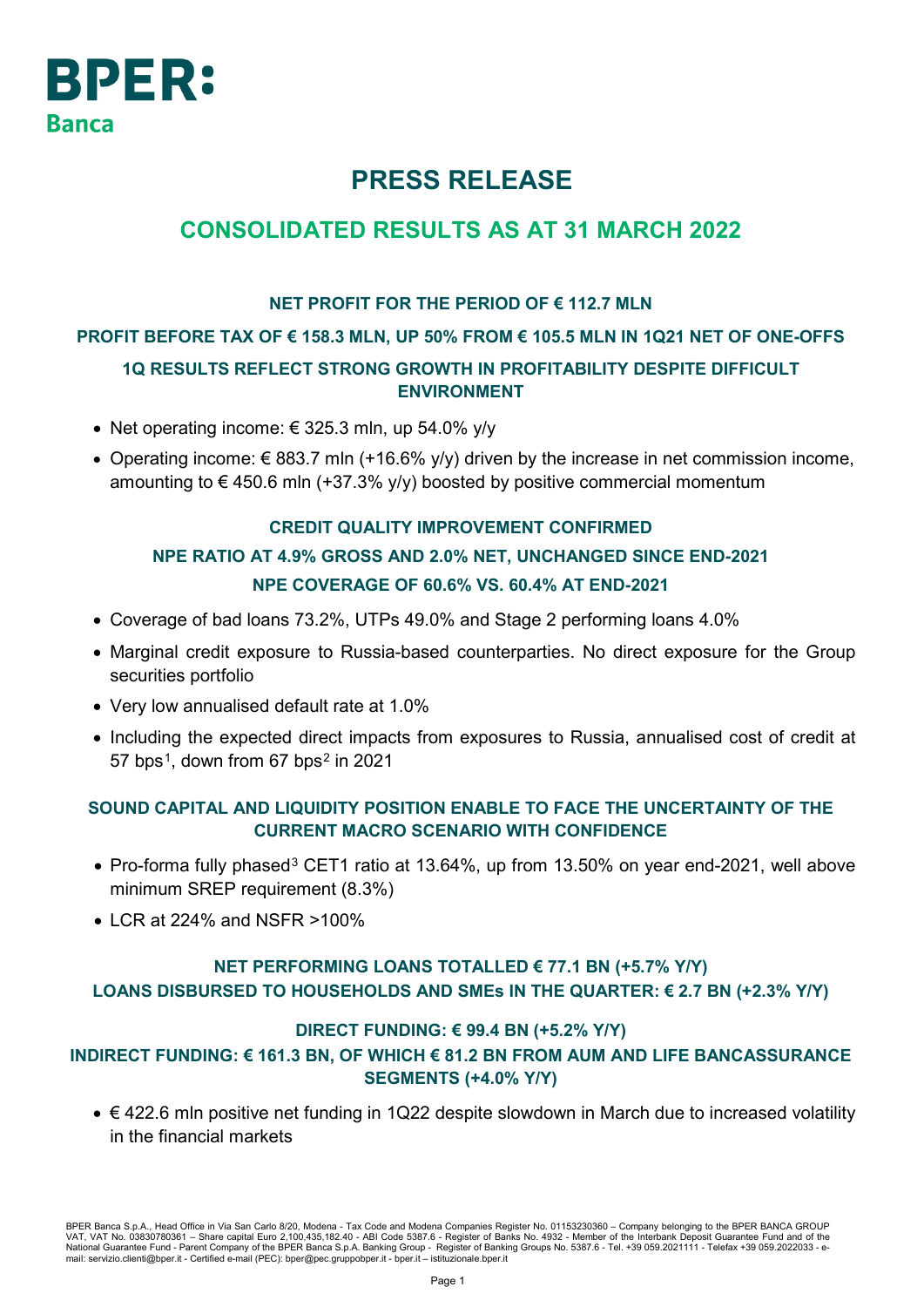*Modena – 9 May 2022*. The Board of Directors of BPER Banca (the "**Bank**") has examined and approved the Bank separate and Group consolidated results as at 31 March 2022.

**BPER's Chief Executive Officer Piero Luigi Montani** commented: "*The first quarter of the year was sadly marked by the outbreak of the war in Ukraine following the Russian invasion at the end of February, with major humanitarian, social and economic repercussions.* 

*The scenario was further aggravated by rising inflationary pressures, which threaten to severely impact the domestic productive fabric and household consumption.*

*In this context, the Bank's first quarter results reflected growing profitability, with net profit for the period amounting to € 112.7 million, after payment of € 45.7 million in contributions to the Single Resolution Fund.*

*Net operating income closed the quarter at € 325.3 million, up 54.0% as compared to the first quarter of 2021, partly benefiting from the stronger competitive position achieved last year.*

*The improving trend registered in credit quality in 2021 continued in the first quarter of this year, with gross NPE ratio at 4.9% (2.0% net), unchanged since end-2021, and non-performing loan coverage at 60.6%.*

*The Bank' financial strength remains unchanged, with a fully phased CET1 ratio of 13.64%, well above the 8.3% current minimum SREP requirement. The same applies to the Bank's liquidity position, with regulatory ratios being broadly in excess of the minimum thresholds required.*

*In sustainability, a most noteworthy milestone was our decision to join the Net-Zero Banking Alliance in March, further enhancing the already significant progress we have made in addressing climate change. In addition to this, a recent partnership has been signed with Italy's export credit agency, SACE, to finance the energy transition of companies towards production models with a lower environmental impact, in line with the objectives of the National Recovery and Resilience Plan (PNRR) This initiative fits into a broad spectrum of activities that BPER has been engaged in for years to incorporate sustainability issues in its business model.*

*Today's market environment of increased uncertainty and rising inflationary pressures presents us with new challenges, which the Group will be able to effectively rise up to, thanks to the progress it has made in revenue generation, its solid capital and liquidity position and its significant improvements in credit quality.*

*These aspects will be further strengthened by the actions and measures set out in the new Business Plan, which will be presented to the market in June".* 

\*\*\*\*\*\*\*\*\*\*\*\*\*\*\*\*\*\*\*\*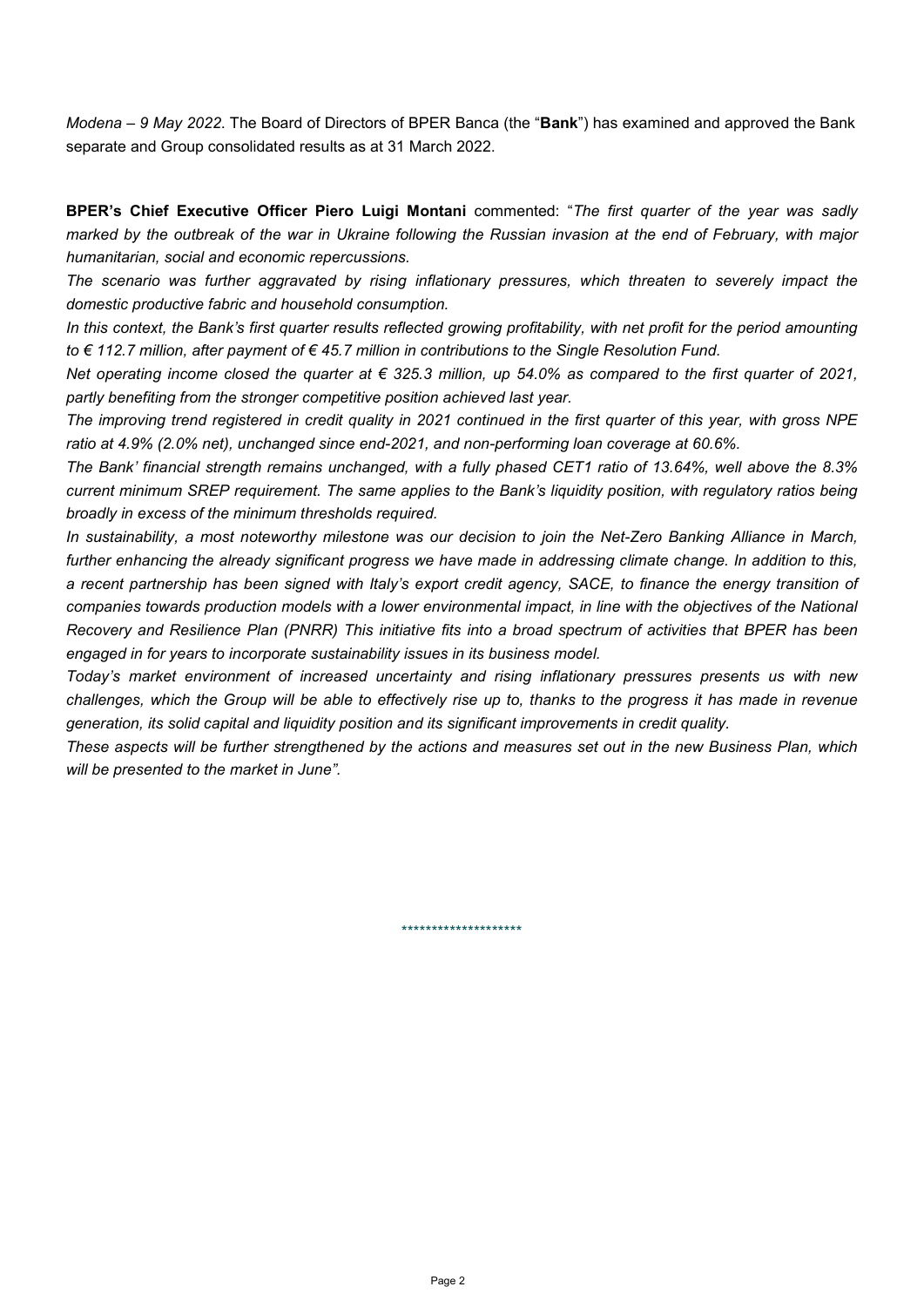#### **Consolidated income statement[4:](#page-7-3) key figures**

**Net interest income** amounted to € 376.4 mln, up 9.6% on 1Q21, particularly as a result of a higher branch network contribution, totalling € 336.1 mln (+15.2% y/y). Key contributors also included TLTRO-III funds (net of interest paid on deposits with the ECB) for an amount of € 29.8 mln (€ 31.8 mln in 1Q21) and the securities portfolio for an amount of  $\epsilon$  22.9 mln ( $\epsilon$  29.0 mln in 1Q21). As compared to 4Q21, the aggregate is down 2.5% primarily as a consequence of the lower number of calendar days in the first quarter of 2022 (-0.3%, net of calendar effect).

**Net commission income** totalled € 450.6 mln, up 37.3% on the same period of last year. In particular, commissions on indirect deposits and bancassurance settled at  $\epsilon$  197.6 mln, up 37.4% y/y, while fees and commissions on traditional banking amounted to  $\epsilon$  252.9 mln, up 37.2% y/y. With respect to 4Q21, the aggregate is down 4.0% mainly due to the usual positive seasonality of the last quarter which benefitted from performance fees on assets under management (€ 18.5 mln). Net of these fees, the aggregate is in line with the previous quarter.

**Dividends** amounted to € 0.3 mln as compared to € 1.7 mln in 1Q21 (€ 5.5 mln in 4Q21).

**Net income from financial activities** amounted to € 58.9 mln vs. € 76.2 mln in 1Q21 (€ 23.6 mln in 4Q21), despite the volatility registered in the financial markets since end-February due to the Russia-Ukraine war.

**Operating income** totalled € 883.7 mln, up 16.6% on 1Q21 (€ 897.5 mln in 4Q21), driven by the growth in core revenues (net interest income and net commission income), amounting to  $\epsilon$  827.0 mln (+23.1% y/y).

**Operating costs** amounted to € 558.4 mln as against € 546.5 mln in the same period last year. With respect to 4Q21 (€ 858.3 mln) the aggregate is down 34.9%. More specifically:

- **Staff costs** totalled € 352.2 mln, on an uptrend compared to € 302.1 mln in 1Q21 due to the onboarding of new resources after the going concern acquisition last year. The aggregate is down 36.8% on 4Q21 ( $\in$ 557.2 mln), partly as a result of the one-off costs recognised in the previous quarter, primarily in connection with the workforce optimisation effort aimed at promoting generational turnover.
- **Other administrative expenses** amounted to € 160.7 mln, on a downtrend since both the same period last year (-15.4%) and 4Q2021 (-11.1%)
- **Net adjustments to property, plant equipment and intangible assets** amounted to € 45.6 mln, down 16.3% since the first quarter of 2021. With respect to 4Q21 (€ 120.3 mln), which included € 67.4 mln worth of non-recurring adjustments, the aggregate is down 62.1%. Net of these non-recurring items, the aggregate is down 13.8%.

**Net operating income** amounted to € 325.3 mln, an increase compared to both € 211.2 mln posted in the same period last year (+54.0%) and in the fourth quarter of 2021 ( $\epsilon$  39.2 mln).

**Net impairment losses for credit risk** totalled € 113.2 mln vs. € 418.8 mln in 1Q21 (€ 122.8 mln in 4Q21) and included € 16.3 mln of provisions for the expected risk of on-balance-sheet credit exposures to Russia (classified as "other financial assets"), calculated on the basis of the probability of estimated credit losses on those positions. The annualised **cost of credit** is thus 57 bps[5](#page-7-4), down from the annualised cost of 67 bps for 2021.

**Net provisions for risks and charges** total € 12.2 mln (-70.2% y/y and -52.6% q/q) and include € 5.0 mln in offbalance-sheet credit exposures (endorsement loans) to counterparties resident in Russia.

The **contributions to banking system funds** relate to the regular payment to the Single Resolution Fund (SRF) for 2022 of € 45.7 mln.

In the interests of clarity, please note that these contributions are shown in a separate line in the reclassified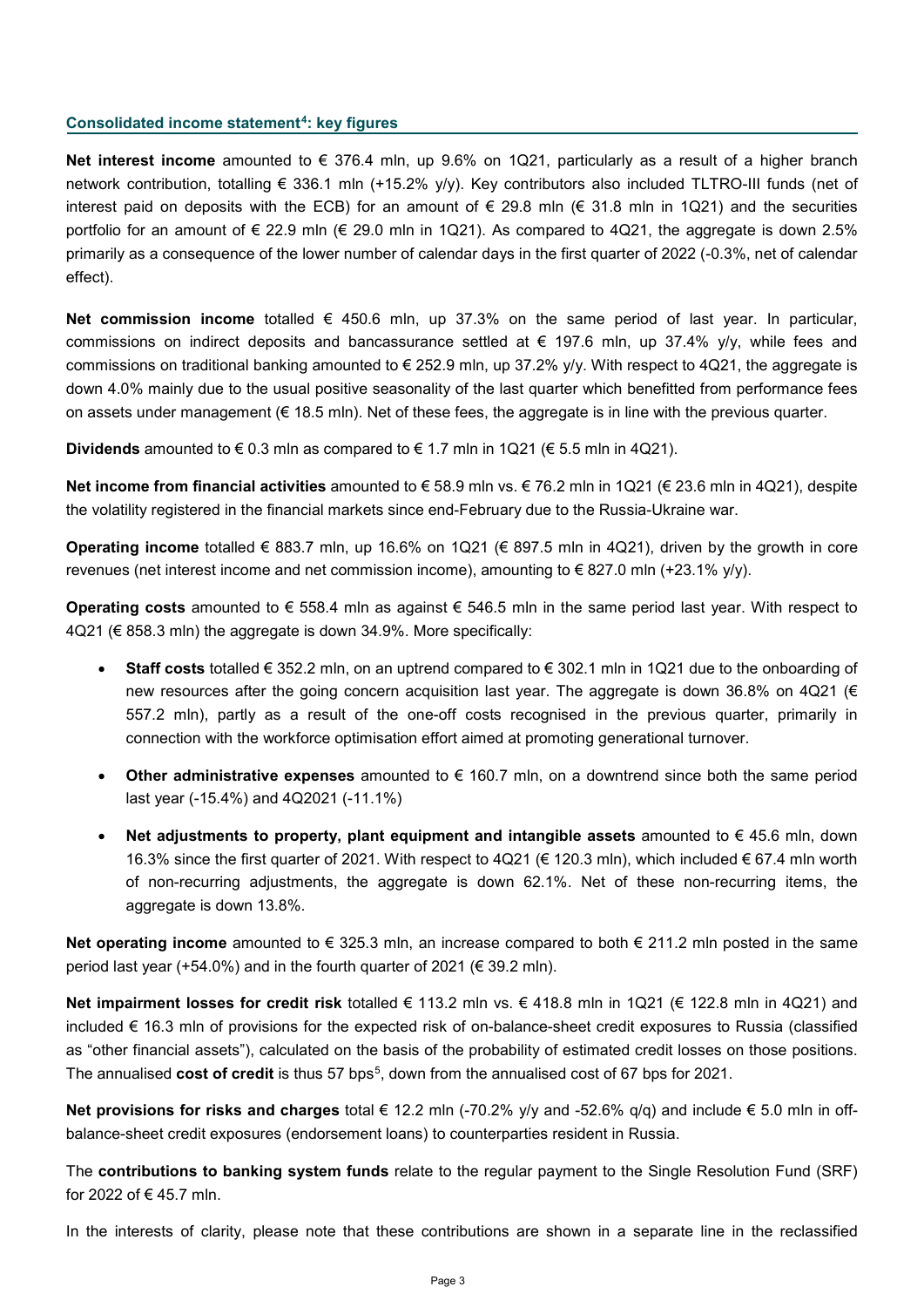income statement, whereas they are included in caption 190 b) "Other administrative expenses" in the Bank of Italy's schedule.

**Gains (Losses) on investments** amounted to € 4.0 mln in contrast with a loss of € 250.7 mln in the first quarter of 2021 (€ -27.4 mln in 4Q21), which included € 230.4 mln in impairment losses on goodwill.

**Profit from current operations before tax** totalled € 158.3 mln, up 50.0% from € 105.5 mln in 1Q21 net of the non-recurring items relating to the going concern acquired last year.

**Income taxes** amounted to € 39.6 mln.

As a result, **profit for the period** totalled € 118.7 mln, inclusive of € 6.1 mln in profit for the period pertaining to minority interests.

The **profit for the period pertaining to the Parent Company** therefore amounted to € 112.7 mln.

#### **Consolidated balance sheet: key figures**

**Direct funding from customers** (due to customers, debt securities in issue and financial liabilities measured at fair value) settled at  $\epsilon$  99.4 bn (+5.2% y/y). The key contributor to the aggregate amount was funding from retail/corporate customers, totalling  $\epsilon$  93.8 bn and consisting mainly of current accounts and deposits ( $\epsilon$  89.4 bn), up 4.2% y/y. Institutional funding amounted to  $\epsilon$  5.6 bn, up from  $\epsilon$  4.1 bn as at 31 March 2021, primarily as a result of an increase in repurchase agreements.

**Indirect funding from customers**, totalling € 161.3 bn, was up slightly as compared to 31 March 2021 (€ 160.7 bn). As part of the aggregate amount:

- **assets under management** increased to  $\epsilon$  61.8 bn (+2.2%  $v/v$ ). Compared with the figure at 31 December 2021, AUM was down 4.7% exclusively due market effects.
- **life insurance premiums underwritten** amounted to  $\epsilon$  19.4 bn, on an uptrend with respect to both end-2021 (+0.7%) and 31 March 2021 (9.9%).
- **assets under custody** totalled € 80.1 bn  $(-3.0\%$  y/y and  $-2.5\%$  q/q).

**Gross loans to customers** amounted to € 81.6 bn (-0.4% on end-2021), of which € 77.6 bn in performing loans  $(-0.4\%$  on end-2021) and  $\xi$  4.0 bn in non-performing loans  $(-0.4\%$  on end 2021). The share of gross nonperforming loans to total gross loans (**gross NPE Ratio**) is 4.9%, unchanged compared to 4Q21.

As regards the breakdown of gross non-performing loans, **bad loans** amounted to € 2.0 bn (-0.4% since end-2021), **unlikely-to-pay (UTP) exposures** settled at € 1.9 bn (+0.5% since end-2021), **past due exposures**  amounted to  $\epsilon$  109.6 mln (-14.2% since end-2021).

**Net loans to customers** amounted to € 78.7 bn (-0.5% on end-2021). As part of this item, net performing loans total € 77.1 bn (-0.5% since end-2021), of which € 7.5 bn in State-guaranteed loans.

It should also be noted that the amount of gross credit exposures to counterparties resident in Russia, Belarus and Ukraine is € 58.1 mln (down from € 66.8 mln at 31 December 2021), of which € 28.3 mln of on-balance-sheet exposures and € 29.8 mln of off-balance-sheet exposures (endorsement loans), for which the expected loss amount is limited.

Net non-performing loans to customers settled at € 1.6 bn, down 1.0% compared with end-2021 levels. The share of net non-performing loans to total net loans to customers (*net NPE ratio*) is 2.0%, unchanged from the ratio at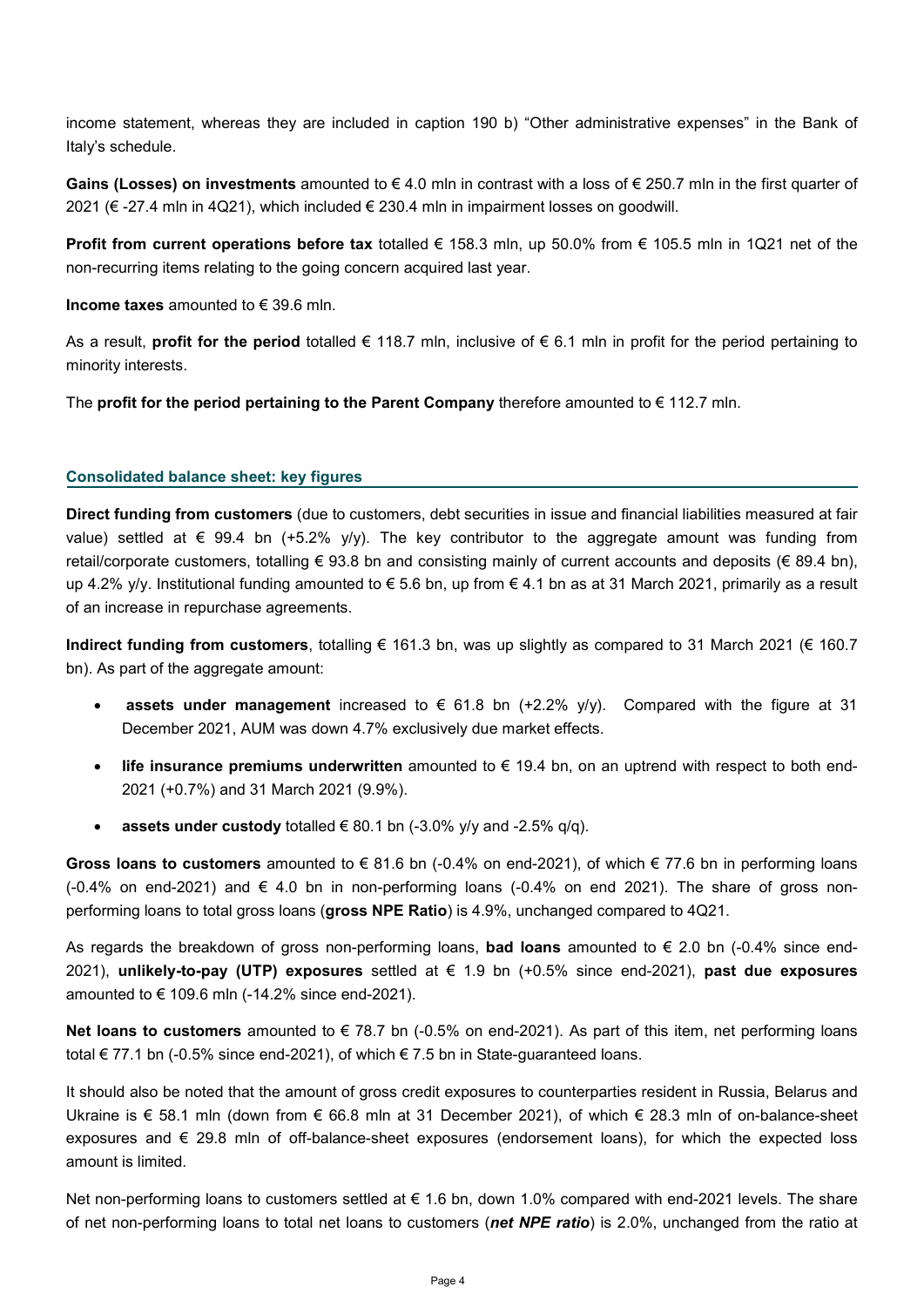year-end 2021. The coverage ratio for total non-performing loans has slightly risen to 60.6% from 60.4% at the end of 2021.

A breakdown of net NPEs shows € 0.5 bn in **net bad loans** (-5.2% on end-2021), with coverage rising to 73.2% (vs. 71.8% at end-2021), € 1.0 bn in **net UTP exposures** (+3.4% on end-2021) with coverage at 49.0%, essentially in line with the end-2021 level (50.4%); and € 76.7 mln in **net past due exposures** (-18.9% on end-2021), with coverage of 30.0% (up from 25.9% at end-2021).

Performing loan coverage settled at 0.64%, up from 0.57% at end-2021; in particular, Stage 2 loan coverage is 4.0% vs. 3.5% at the end of 2021.

The € 2.6 bn negative **net interbank position** is the result of the difference between € 21.3 bn in loans to banks and € 23.9 bn in loans from banks. Refinancing operations of the BPER Group with the European Central Bank (ECB), entirely consisting in TLTRO III funds with a maturity of three years, are stable at € 18.4 bn. Financial assets eligible as collateral for refinancing operations on the market amount to  $\epsilon$  29.0 bn, net of haircut, including  $\epsilon$  9.1 bn unencumbered, which come in addition to the  $\epsilon$  20.0 bn worth of deposits with the ECB.

**Financial assets**, amounting to € 27.9 bn, account for 20.6% of total assets. Within the aggregate, debt securities amount to € 26.8 billion (95.9% of the total portfolio) with duration of approximately 2.5 years net of hedging and include € 13.9 billion of government securities and securities issued by other public entities, including € 8.5 billion of Italian government bonds.

**Total shareholders' equity** amounts to € 6.9 bn, with minority interests accounting for € 0.2 bn. **Group consolidated shareholders' equity**, including net profit for the period, amounts to € 6.7 bn.

At 31 March 2022, the **Liquidity Coverage Ratio** (LCR) comes to 224%, while the **Net Stable Funding Ratio**  (NSFR) is estimated at over 100%.

#### **Capital ratios**

As at 31 March 2022, the capital ratios measured under the AIRB approach to credit risk were as follows:

- pro-forma Phased In Common Equity Tier 1 (CET1) ratio<sup>[6](#page-7-5)</sup> of 14.1% (14.5% as at 31 December 2021). Calculated on a pro-forma Fully Phased<sup>[7](#page-7-6)</sup> basis, the ratio is 13.6% (13.5% as at 31 December 2021);
- Pro-forma Phased In Tier 1 ratio<sup>[8](#page-7-7)</sup> of 14.5% (14.8% as at 31 December 2021);
- Pro-forma Phased in Total Capital Ratio[9](#page-7-8) of 17.0% (17.2% as at 31 December 2021).

#### **Structure highlights as at 31 March 2022**

The BPER Banca Group is present in nineteen regions of Italy with a network of 1,742 bank branches, in addition to the Luxembourg office of BPER Bank Luxembourg S.A..

Group employees total 18,120 as compared to a headcount of 18,128 at year-end 2021.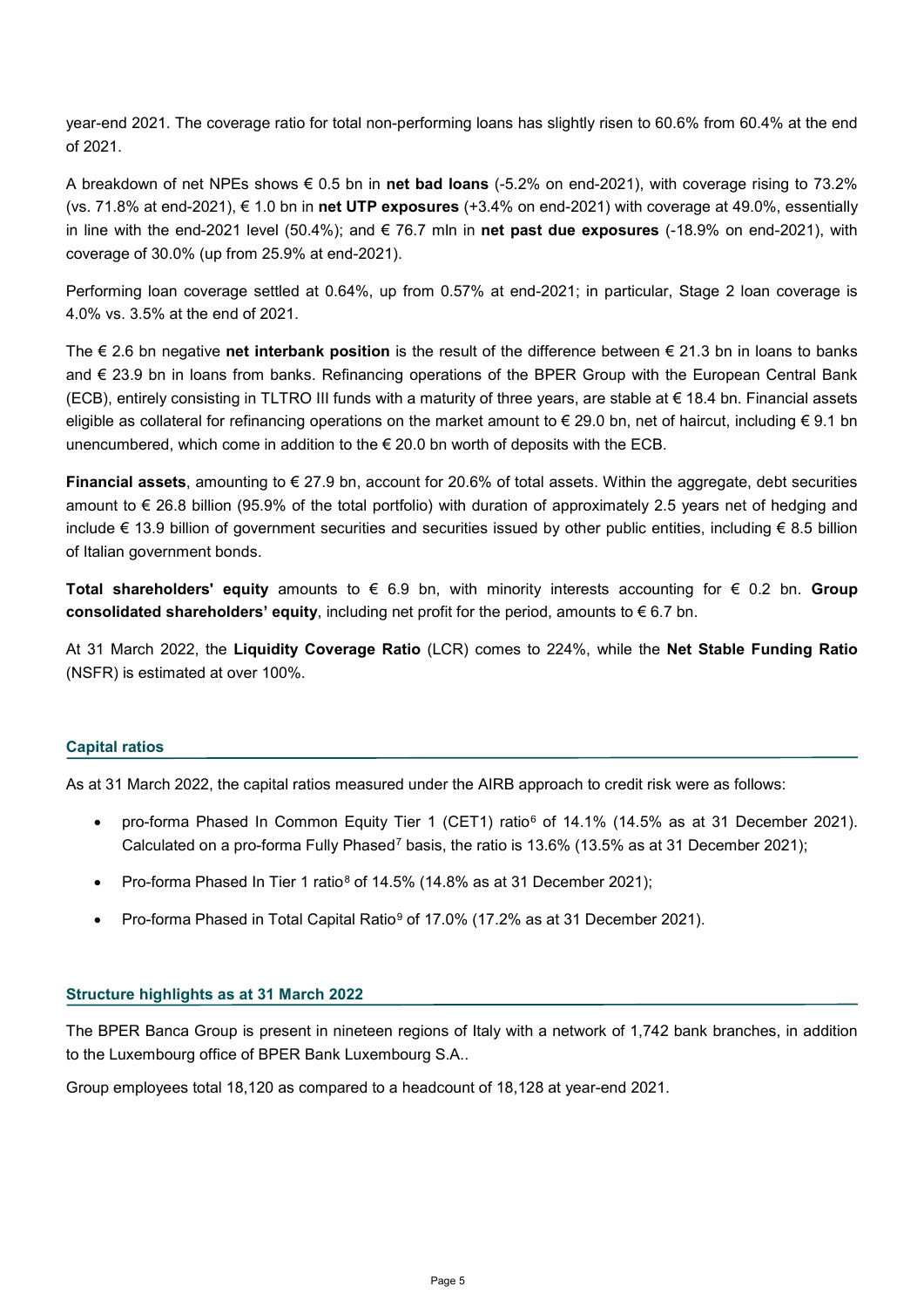#### **Outlook for operations**

The euro area economy grew by 0.2% in the final quarter of 2021<sup>[10](#page-7-9)</sup> and remained weak during the first months of 2022, largely owing to the outbreak of the armed conflict in Ukraine following the Russian invasion, which is having serious repercussions on the economy, in Europe and beyond. The consequent surge in energy and commodity prices drove inflation up to 7.5% in March from 5.9% in February, causing new supply difficulties for businesses and adding to the already existing bottlenecks in supply chains. Moreover, on the demand side, the persistence of high inflationary pressures in the medium term threatens to dampen consumption and investment more than expected.

The economic outlook, which is subject to a high degree of uncertainty, will therefore depend on how the conflict evolves, on the effect of current sanctions and on possible further measures.

In this scenario, support provided by the European governments under fiscal policies to compensate households and businesses will be important, as will be the successful implementation of national investment plans under the Next Generation EU programme, particularly in the area of climate and energy transition.

With regard to the Bank's operations, even taking into account the strong uncertainty of the macro scenario and unless the geopolitical situation deteriorates significantly, revenues are expected to grow as compared to last year, thanks to the Bank's stronger competitive position.

In particular, commission income is projected to benefit from an expected increase in loans to customers, driven in part by the investments under the NRRP.

On the cost side, efforts to improve efficiency and rationalise spending will continue, with a view to mitigating the impacts of inflation and offset the cost of the investments to be earmarked under the new Business Plan. The quality of credit will continue to be the focus of particular attention, including in view of the aforementioned risks of a slowdown in economic growth. Nonetheless, the capital position is expected to remain robust.

#### **Verification of the independence requirements of a Director**

The Board of Directors acknowledged that, with the Parent Company's Director Gianfranco Farre taking on the role of Chairman of the Board of Directors of the Subsidiary, Banco di Sardegna S.p.A., Mr. Farre ceased to meet the independence requirements set forth in Article 13, paragraph 1, letter c) of the Decree of the Ministry of Economy and Finance no. 169/2020.

The number of BPER Banca Directors who currently meet the requirements of independence, as set forth in Article 17, paragraph 4 of the Articles of Association, is therefore ten, significantly higher than the number required by the current legislation.

At a later meeting, the Board of Directors will carry out the annual verification of the independence requirements of all members qualifying as independent.

\*\*\*\*\*\*\*\*\*\*\*\*\*\*\*\*\*\*\*\*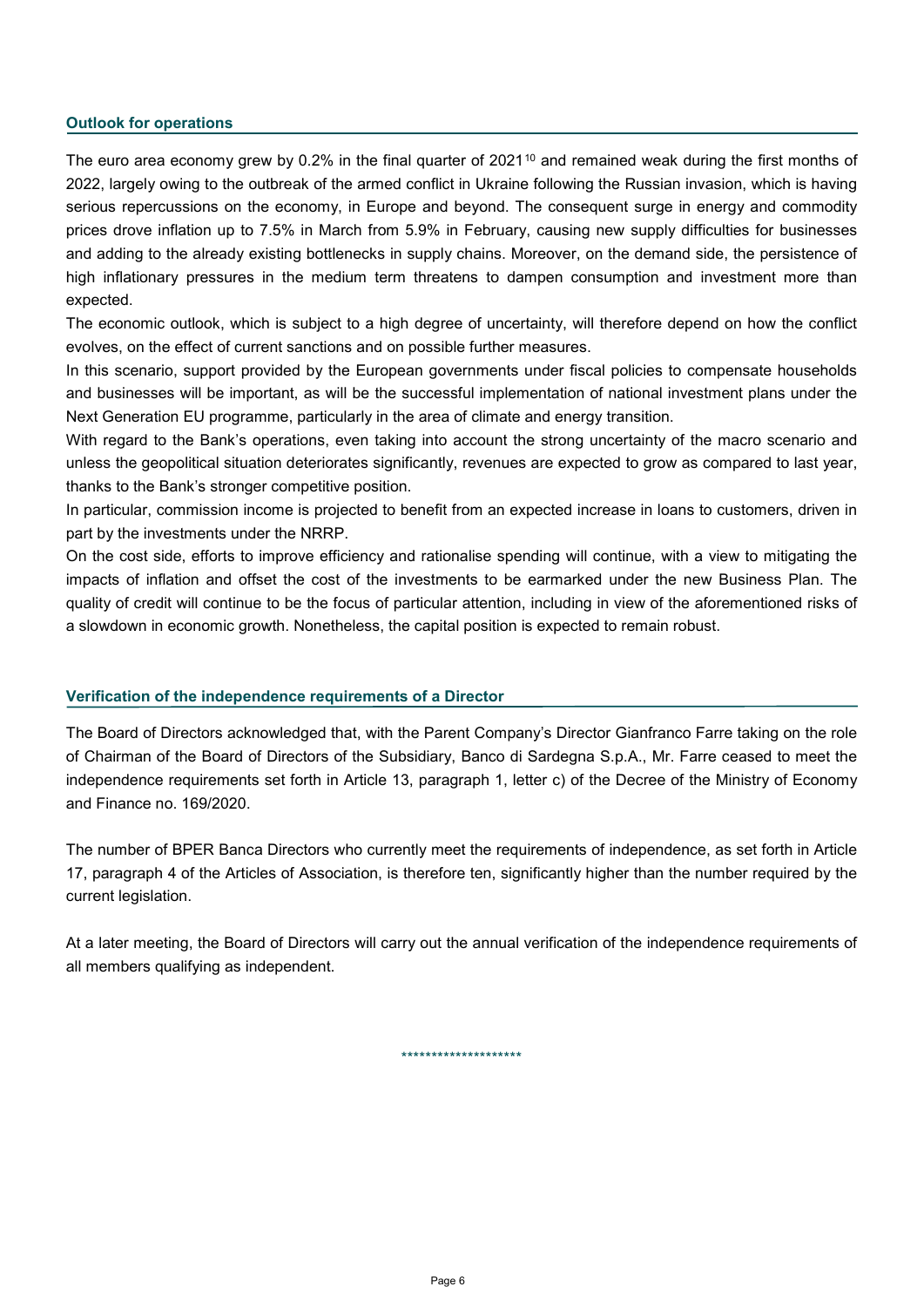*With reference to the regulatory provisions that were introduced with the amendment to Legislative Decree no. 25 of 15 February 2016, implementing European Directive 2013/50/EU (Transparency II) and subsequent CONSOB Resolution no. 19770 of 26 October 2016, it should be noted that BPER Banca voluntarily decided, as it did in the past, to publish the Group's consolidated interim report on operations as at 31 March and 30 September of each year.* 

The document will soon be available at the Bank's head office, on the website of the Bank *[\(www.bper.it](http://www.bper.it/) and [https://istituzionale.bper.it\)](https://istituzionale.bper.it/)*, of Borsa Italiana S.p.A. and of the authorised storage system (www.1info.it).

*As a complement to the information provided in this press release, attached please find the consolidated Balance Sheet and Income Statement (quarterly breakdown and reclassified) as at 31 March 2022, in addition to a summary of key financial indicators.*

Modena, 9 May 2022

**The Chief Executive Officer Piero Luigi Montani**

The Manager responsible for preparing the Company's financial reports, Marco Bonfatti, declares pursuant to art. 154-bis, paragraph 2, of Legislative Decree No. 58/1998 (Consolidated Law on Finance), that the accounting information contained in this press release corresponds to the underlying documentary evidence, books and accounting records.

\*\*\*\*\*\*\*\*\*\*\*\*\*\*\*\*\*\*\*\*

Modena, 9 May 2022

## **The Manager responsible for preparing the company's financial reports Marco Bonfatti**

\*\*\*\*\*\*\*\*\*\*\*\*\*\*\*\*\*\*\*\*

A conference call to illustrate the consolidated results of the BPER Group at 31 March 2022 will be held today, 9 May 2022, at 6 p.m. (CET).

The conference call, in Italian with simultaneous translation into English, will be hosted by the Chief Executive Officer, Piero Luigi Montani**.**

To join the conference call, please dial the following numbers:

#### **ITALY: +39 02 8020911 UK: +44 1212 818004 USA: +1 718 7058796**

A set of slides to support the presentation will be made available on the Bank's website [https://istituzionale.bper.it.](https://istituzionale.bper.it/) in the Investor Relations section, Presentations page, shortly before the start of the conference call.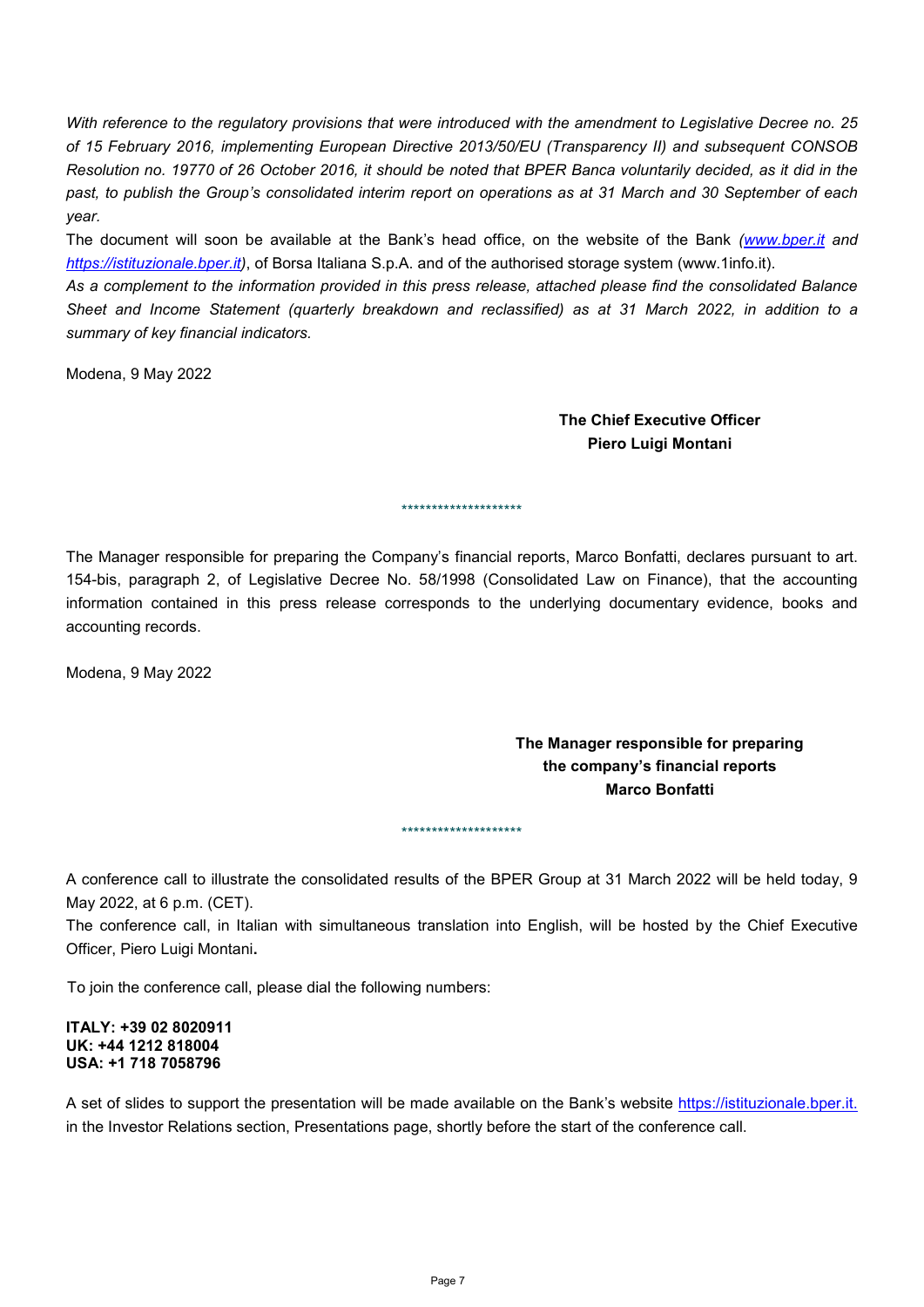#### *Contacts:*

**Investor Relations**

[investor.relations@bper.it](mailto:investor.relations@bper.it)

**The Manager responsible for preparing the company's financial reports** [dppreif@bper.it](mailto:dppreif@bper.it)

**External Relations** [relest@bper.it](mailto:relest@bper.it)

[www.bper.it](http://www.bper.it/) – https://istituzionale.bper.it/

This press release is also available in the 1INFO storage device.

#### **Notes**

<span id="page-7-8"></span><span id="page-7-7"></span><span id="page-7-6"></span><sup>8</sup> See Note 6. <sup>9</sup> See Note 6.

<span id="page-7-0"></span> <sup>1</sup> Calculated for the first quarter of 2022 by considering item 130 a) Loans to customers (€ 96.1 mln) and including € 16.3 mln in LLPs on on-balance-sheet

exposures to Russia accounted for in item 130 a) Other financial assets.<br><sup>2</sup> Cost of credit calculated by excluding € 310 mln worth of additional provisions.

<span id="page-7-2"></span><span id="page-7-1"></span><sup>&</sup>lt;sup>3</sup> The pro-forma Fully Phased CET1 ratio is estimated by excluding the effects of transitional arrangements in force and including profit (loss) for the period for the portion not allocated to dividends, i.e. simulating in advance the effects of the ECB's authorisation to include these profits in Own Funds pursuant to art. 26, para. 2

<span id="page-7-3"></span>of the CRR.<br><sup>4</sup> Note: The BPER Banca Group's perimeter changed in 2021 following the assets and liabilities inclusion and P&L contribution of the acquired business unit, made up of 587 former UBI Banca branches effective from 22 February 2021 and 33 Intesa Sanpaolo branches effective from 21 June 2021.  $5$  See Note 1.

<span id="page-7-5"></span><span id="page-7-4"></span> $^6$  Phased-in capital ratios are calculated in accordance with the provisions of Regulation (EU) 2017/2395, amending Regulation (EU) 575/2013 (CRR) as regards "Transitional arrangements for mitigating the impact of the introduction of IFRS 9 on Own Funds". The Regulation introduced the transitional (Phase-in) regime offering banks the option to mitigate the impacts of IFRS 9 on Own Funds over a period of 5 years (from March 2018 to December 2022), by neutralising the impact on CET1 with the application of decreasing add-back factors over time. The BPER Banca Group elected to apply the "static approach" to the impact arising from a reconciliation of impairment losses under IAS 39 as at 31 December 2017 to impairment losses under IFRS 9 as at 1 January 2018. Calculation of the pro-forma amounts of these ratios includes profit (loss) for the period for the portion not allocated to dividends, i.e. simulating in advance the effects of the ECB's authorisation to include these profits in Own Funds pursuant to art. 26, para. 2 of the CRR.<br><sup>7</sup> See Note 3.

<span id="page-7-9"></span><sup>10</sup> Preliminary Eurostat estimate published on 29 April 2022.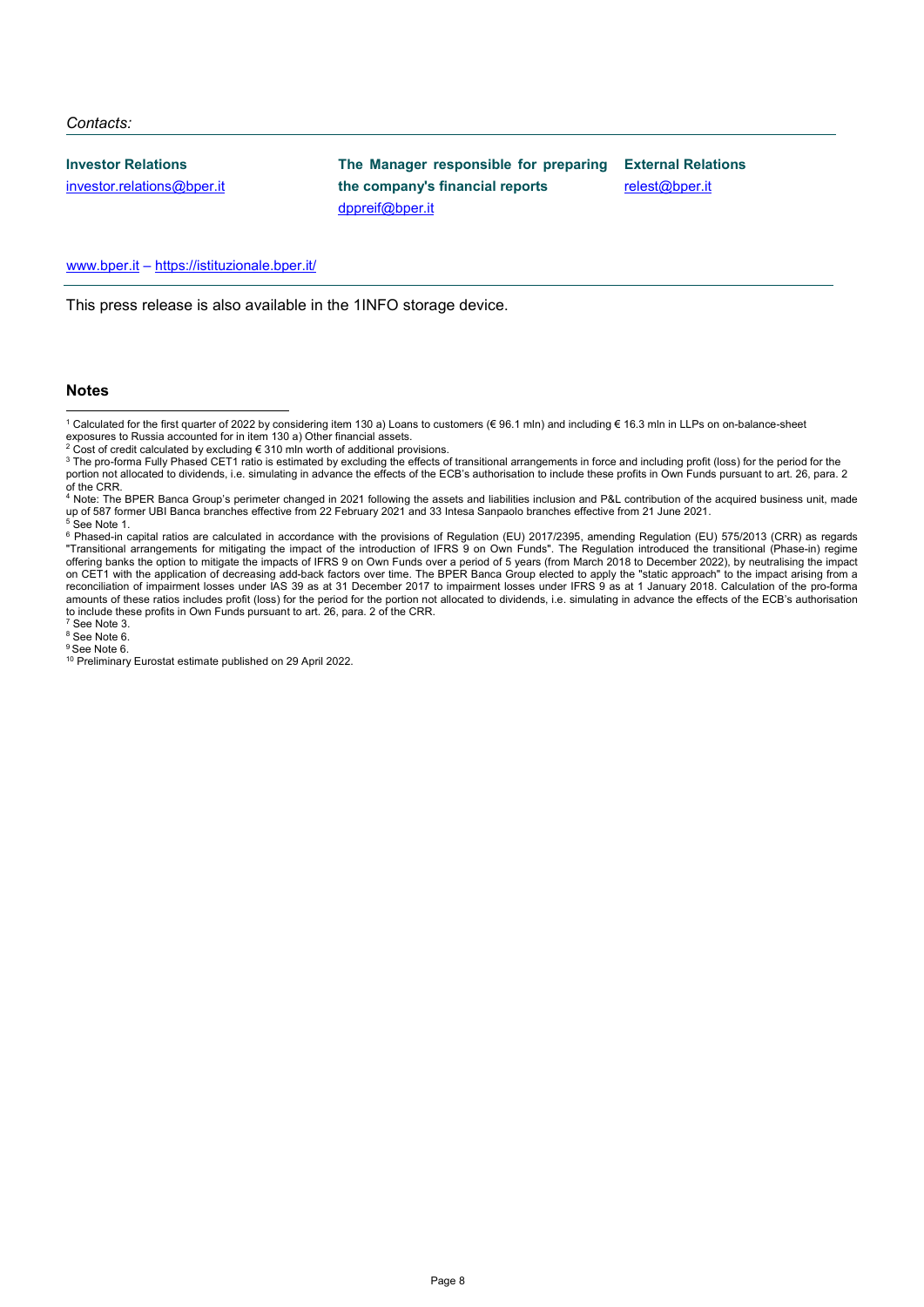## **BPER: Gruppo**

## Reclassified financial statements as at 31 March 2022

For greater clarity in the presentation of the results for the period, the accounting schedules envisaged by the 7th update of Bank of Italy Circular no. 262/2005 have been reclassified as follows. In the balance sheet:

- debt securities valued at amortised cost (caption 40 "Financial assets measured at amortised cost") have been reclassified under caption "Financial assets";
- the caption "Other assets" includes captions 110 "Tax assets" and 130 "Other assets";
- the caption "Other liabilities" includes captions 60 "Tax liabilities", 80 "Other liabilities", 90 "Employee termination indemnities" and 100 "Provisions for risks and charges";
- assets and liabilities classified as held for sale (asset caption 120 "Non-current assets and disposal groups classified as held for sale" and liability caption 70 "Liabilities associated with assets classified as held for sale") are presented in their original portfolios in order to report the aggregates more clearly $^1\!\!$  $^1\!\!$  $^1\!\!$  .

In the income statement:

 $\overline{a}$ 

- the caption "Net commission income" includes Euro 9.5 million related to commission on placement of Certificates, allocated for accounting purposes to caption 110 "Net income on other financial assets and liabilities measured at fair value through profit or loss" of the accounting schedule;
- the caption "Net income from financial activities" includes captions 80, 90, 100 and 110 of the accounting schedule, net of commission on placement of Certificates mentioned above;
- indirect tax recoveries, allocated for accounting purposes to caption 230 "Other operating expense/income", have been reclassified as a reduction in the related costs under "Other administrative expenses" (Euro 58.9 million at 31 March 2022 and Euro 54.7 million at 31 March 2021);
- the caption "Net adjustments to property, plant, equipment and intangible assets" includes captions 210 and 220 of the accounting schedule;
- the caption "Gains (Losses) on investments" includes captions 250, 260, 270 and 280 of the accounting schedule;
- the caption "Contributions to the DGS, SRF and IDPF-VS funds" has been shown separately from the specific accounting technical forms to give a better and clearer representation, as well as to leave the "Other administrative expenses" as a better reflection of the trend in the Group's operating costs. In particular, at 31 March 2022, this caption represents the component allocated for accounting purposes to administrative expenses in relation to the 2022 contribution to the SRF (European Single Resolution Fund) estimated for Euro 45.7 million.

<span id="page-8-0"></span><sup>&</sup>lt;sup>1</sup> The balance sheet data include the amounts for 5 branches held for sale. These branches belong to the group of 10 Unipol Banca branches acquired by BPER Banca on 25 November 2019 and subsequently transferred to Banco di Sardegna. In that regard, the Italian competition authority (Autorità Garante della Concorrenza e del Mercato - AGCM) authorised the operation on condition that the 5 branches located in Sardinia would be sold subsequently. The disposal is intended to resolve the competition issue identified in the AGCM investigation, which found excessive concentration in the Municipalities of Sassari, Alghero, Iglesias, Nuoro and Terralba, which would create and/or strengthen a dominant position.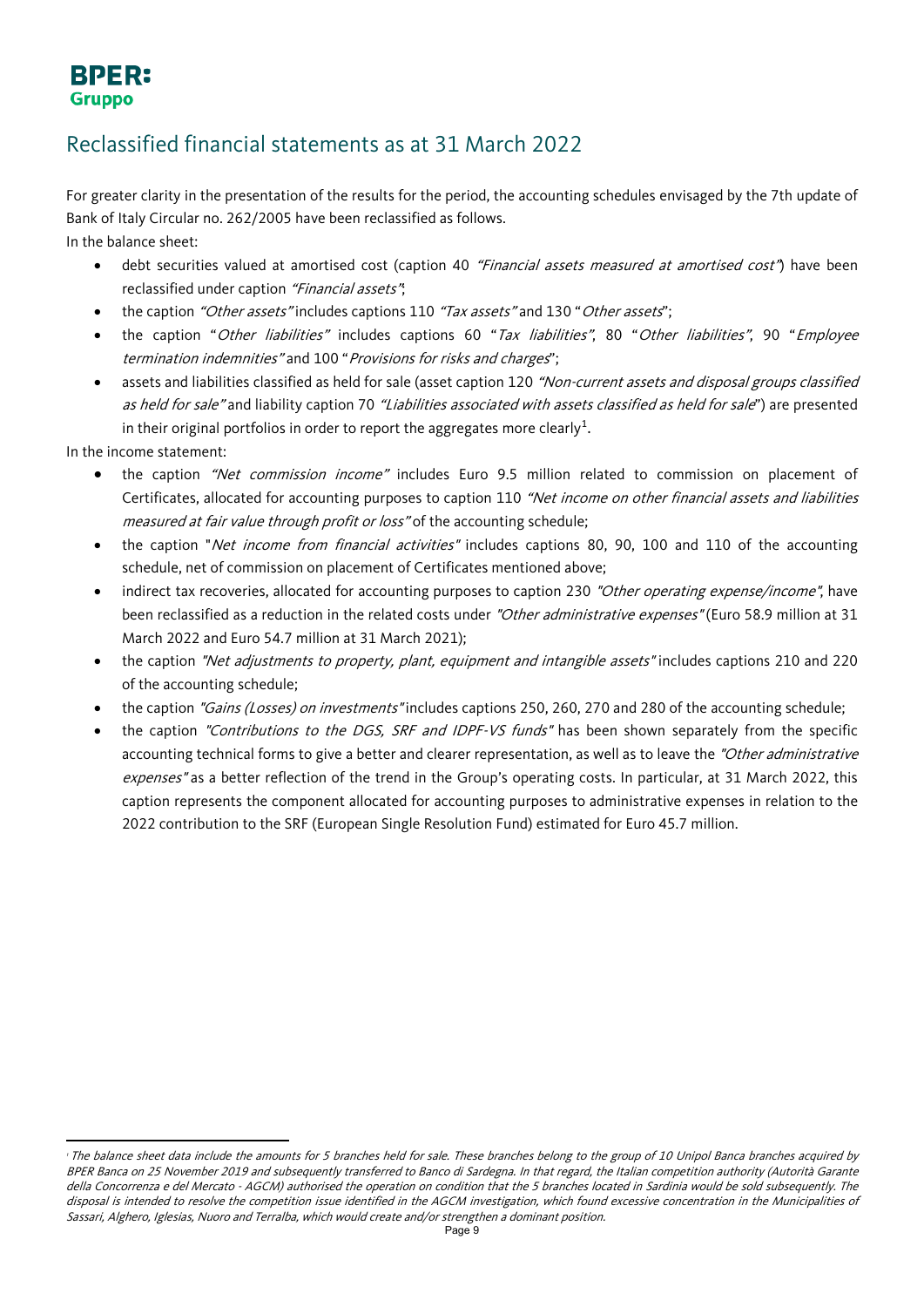# Reclassified consolidated balance sheet as at 31 March 2022

|                                                              |             |               |            | (in thousands) |
|--------------------------------------------------------------|-------------|---------------|------------|----------------|
| <b>Assets</b>                                                | 31.03.2022  | 31.12.2021    | Change     | % Change       |
|                                                              |             |               |            |                |
| Cash and cash equivalents                                    | 1,260,203   | 1,306,282     | (46,079)   | $-3.53$        |
| Financial assets                                             | 27,945,486  | 28,373,380    | (427, 894) | $-1.51$        |
| a) Financial assets held for trading                         | 369,175     | 323,721       | 45,454     | 14.04          |
| b) Financial assets designated at fair value                 | 128,239     | 125,098       | 3,141      | 2.51           |
| c) Other financial assets mandatorily measured at fair value | 716,183     | 714,759       | 1,424      | 0.20           |
| d) Financial assets measured at fair value through other     |             |               |            |                |
| comprehensive income                                         | 6,348,172   | 6,631,897     | (283, 725) | $-4.28$        |
| e) Debt securities measured at amortised cost                | 20,383,717  | 20,577,905    | (194, 188) | $-0.94$        |
| - banks                                                      | 6,033,729   | 5,795,622     | 238,107    | 4.11           |
| - customers                                                  | 14,349,988  | 14,782,283    | (432, 295) | $-2.92$        |
| Loans                                                        | 100,098,198 | 100,862,925   | (764, 727) | $-0.76$        |
| a) Loans to banks                                            | 21,321,600  | 21,695,054    | (373, 454) | $-1.72$        |
| b) Loans to customers                                        | 78,709,172  | 79,112,914    | (403, 742) | $-0.51$        |
| c) Financial assets measured at fair value                   | 67,426      | 54,957        | 12,469     | 22.69          |
| Hedging derivatives                                          | 579,095     | 178,108       | 400,987    | 225.14         |
| Equity investments                                           | 244,196     | 240,534       | 3,662      | 1.52           |
| Property, plant and equipment                                | 1,949,535   | 1,946,456     | 3,079      | 0.16           |
| Intangible assets                                            | 463,930     | 459,197       | 4,733      | 1.03           |
| - of which: goodwill                                         | 204,392     | 204,392       |            |                |
| Other assets                                                 | 3,281,269   | 2,980,991     | 300,278    | 10.07          |
| <b>Total assets</b>                                          | 135,821,912 | 136, 347, 873 | (525, 961) | $-0.39$        |

|                                                                  |             |               |               | (in thousands) |
|------------------------------------------------------------------|-------------|---------------|---------------|----------------|
| Liabilities and shareholders' equity                             | 31.03.2022  | 31.12.2021    | Change        | % Change       |
|                                                                  |             |               |               |                |
| Due to banks                                                     | 23,871,648  | 23,633,494    | 238,154       | 1.01           |
| Direct deposits                                                  | 99,371,511  | 101,388,140   | (2,016,629)   | $-1.99$        |
| a) Due to customers                                              | 94,468,707  | 96,627,735    | (2, 159, 028) | $-2.23$        |
| b) Debt securities issued                                        | 4,552,899   | 4,760,405     | (207, 506)    | $-4.36$        |
| c) Financial liabilities designated at fair value                | 349,905     |               | 349,905       | n.s.           |
| Financial liabilities held for trading                           | 175,013     | 123,957       | 51,056        | 41.19          |
| Macro-hedging activity                                           | 58,051      | 249,178       | (191, 127)    | $-76.70$       |
| a) Hedging derivatives                                           | 149,861     | 249,178       | (99, 317)     | $-39.86$       |
| b) Change in value of macro-hedged financial liabilities $(+/-)$ | (91, 810)   |               | (91, 810)     | n.s.           |
| Other liabilities                                                | 5,438,196   | 4,094,295     | 1,343,901     | 32.82          |
| Minority interests                                               | 168,816     | 162,497       | 6,319         | 3.89           |
| Shareholders equity pertaining to the Parent Company             | 6,738,677   | 6,696,312     | 42,365        | 0.63           |
| a) Valuation reserves                                            | 126,509     | 196,370       | (69, 861)     | $-35.58$       |
| b) Reserves                                                      | 3,018,131   | 2,493,508     | 524,623       | 21.04          |
| c) Equity instruments                                            | 150,000     | 150,000       |               |                |
| d) Share premium reserve                                         | 1,240,356   | 1,240,428     | (72)          | $-0.01$        |
| e) Share capital                                                 | 2,100,435   | 2,100,435     |               |                |
| f) Treasury shares                                               | (9,426)     | (9, 552)      | 126           | $-1.32$        |
| g) Profit (Loss) for the period                                  | 112,672     | 525,123       | (412, 451)    | $-78.54$       |
| Total liabilities and shareholders' equity                       | 135,821,912 | 136, 347, 873 | (525, 961)    | $-0.39$        |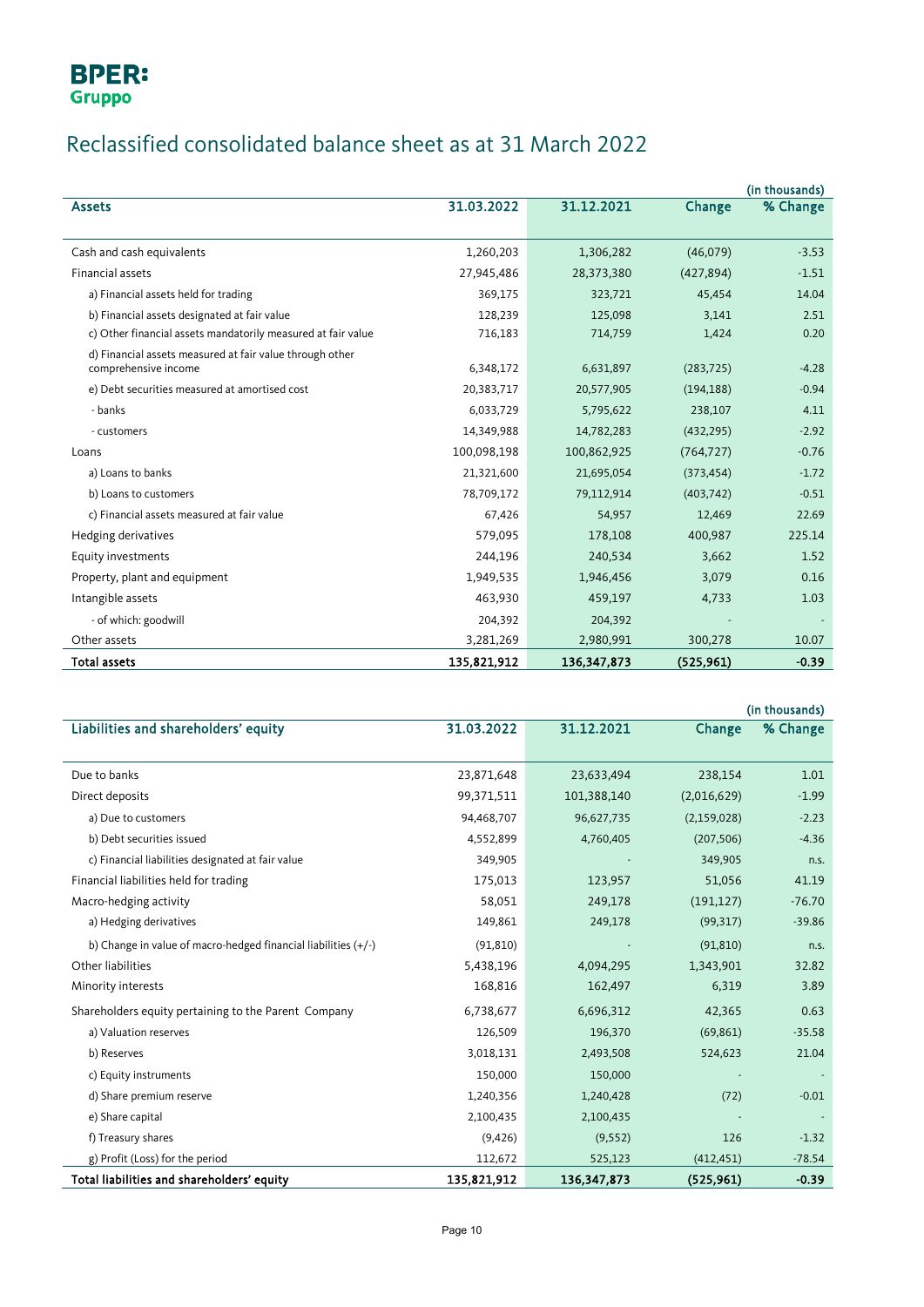

# Reclassified consolidated income statement as at 31 March 2022

|                  |                                                                                                                        |            |            |             | (in thousands) |
|------------------|------------------------------------------------------------------------------------------------------------------------|------------|------------|-------------|----------------|
| <b>Captions</b>  |                                                                                                                        | 31.03.2022 | 31.03.2021 | Change      | ℅              |
|                  |                                                                                                                        |            |            |             | Change         |
| $10 + 20$        | Net interest income                                                                                                    | 376,429    | 343,513    | 32,916      | 9.58           |
| $40 + 50$        | Net commission income                                                                                                  | 450,559    | 328,132    | 122,427     | 37.31          |
| 70               | <b>Dividends</b>                                                                                                       | 286        | 1,678      | (1, 392)    | $-82.96$       |
| 80+90+100+110    | Net income from financial activities                                                                                   | 58,939     | 76,241     | (17, 302)   | $-22.69$       |
| 230              | Other operating expense/income                                                                                         | (2,470)    | 8,119      | (10, 589)   | $-130.42$      |
|                  | Operating income                                                                                                       | 883,743    | 757,683    | 126,060     | 16.64          |
| 190a)            | Staff costs                                                                                                            | (352, 154) | (302, 142) | (50, 012)   | 16.55          |
| 190 b)           | Other administrative expenses                                                                                          | (160,690)  | (189, 880) | 29,190      | $-15.37$       |
|                  | Net adjustments to property, plant and equipment and                                                                   |            |            |             |                |
| $210+220$        | intangible assets                                                                                                      | (45, 584)  | (54, 454)  | 8,870       | $-16.29$       |
|                  | <b>Operating costs</b>                                                                                                 | (558, 428) | (546, 476) | (11, 952)   | 2.19           |
|                  | Net operating income                                                                                                   | 325,315    | 211,207    | 114,108     | 54.03          |
| 130a)            | Net impairment losses to financial assets at amortised cost                                                            | (111, 925) | (419,004)  | 307,079     | $-73.29$       |
|                  | - loans to customers                                                                                                   | (96, 109)  | (417, 667) | 321,558     | $-76.99$       |
|                  | - other financial assets                                                                                               | (15, 816)  | (1, 337)   | (14, 479)   |                |
| 130 <sub>b</sub> | Net impairment losses to financial assets at fair value                                                                | (16)       | 773        | (789)       | $-102.07$      |
| 140              | Gains (Losses) from contractual modifications without                                                                  |            |            |             |                |
|                  | derecognition                                                                                                          | (1,225)    | (602)      | (623)       | 103.49         |
|                  | Net impairment losses for credit risk                                                                                  | (113, 166) | (418, 833) | 305,667     | $-72.98$       |
| 200              | Net provisions for risks and charges                                                                                   | (12,200)   | (40, 914)  | 28,714      | $-70.18$       |
| ###              | Contributions to SRF, DGS, IDPF - VS                                                                                   | (45,666)   | (31,055)   | (14,611)    | 47.05          |
| 250+260+270      |                                                                                                                        |            |            |             |                |
| $+280$           | Gains (Losses) on investments                                                                                          | 4,026      | (250, 655) | 254,681     | $-101.61$      |
| 275              | Gain on a bargain purchase                                                                                             |            | 1,077,869  | (1,077,869) | $-100.00$      |
| 290              | Profit (Loss) from current operations before tax                                                                       | 158,309    | 547,619    | (389, 310)  | $-71.09$       |
| 300              | Income taxes on current operations for the period                                                                      | (39, 579)  | (140, 830) | 101,251     | $-71.90$       |
| 330              | Profit (Loss) for the period                                                                                           | 118,730    | 406,789    | (288,059)   | $-70.81$       |
| 340              | Profit (Loss) for the period pertaining to minority interests<br>Profit (Loss) for the period pertaining to the Parent | (6,058)    | (6, 523)   | 465         | $-7.13$        |
| 350              | Company                                                                                                                | 112,672    | 400,266    | (287, 594)  | $-71.85$       |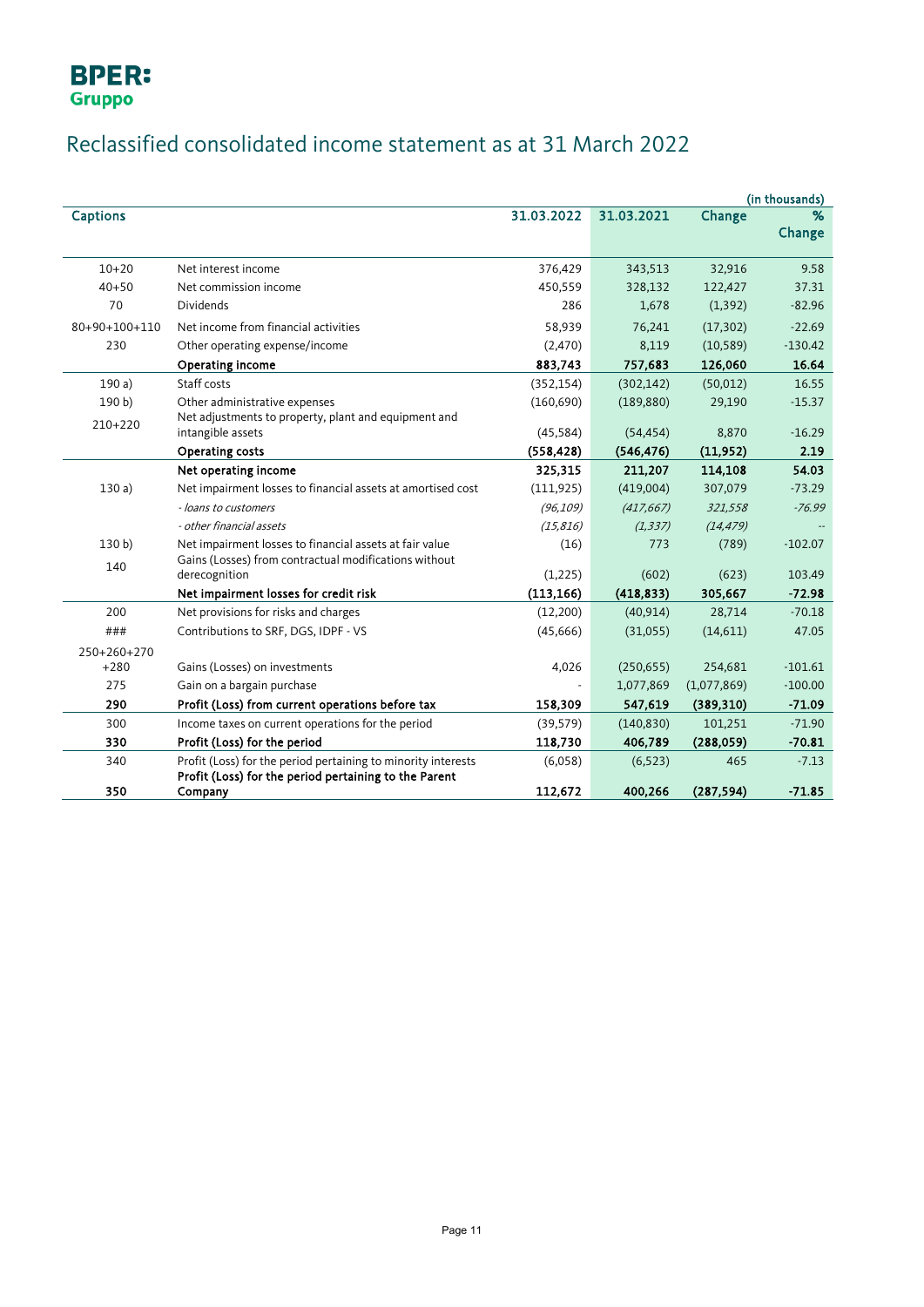# Reclassified consolidated income statement by quarter as at 31 March 2022

|                       |                                                                                                                        |                        |                        |                        |                        | (in thousands)         |
|-----------------------|------------------------------------------------------------------------------------------------------------------------|------------------------|------------------------|------------------------|------------------------|------------------------|
| <b>Captions</b>       |                                                                                                                        | 1st<br>quarter<br>2022 | 1st<br>quarter<br>2021 | 2nd<br>quarter<br>2021 | 3rd<br>quarter<br>2021 | 4th<br>quarter<br>2021 |
| $10 + 20$             | Net interest income                                                                                                    | 376,429                | 343,513                | 384,809                | 391,097                | 385,943                |
| $40 + 50$             | Net commission income                                                                                                  | 450,559                | 328,132                | 405,826                | 438,451                | 469,166                |
| 70                    | <b>Dividends</b>                                                                                                       | 286                    | 1,678                  | 12,269                 | 677                    | 5,460                  |
| 80+90+100+110         | Net income from financial activities                                                                                   | 58,939                 | 76,241                 | 43,471                 | 52,898                 | 23,621                 |
| 230                   | Other operating expense/income                                                                                         | (2,470)                | 8,119                  | (5,631)                | 9,247                  | 13,291                 |
|                       | Operating income                                                                                                       | 883,743                | 757,683                | 840,744                | 892,370                | 897,481                |
| 190a)                 | Staff costs                                                                                                            | (352, 154)             | (302, 142)             | (355,061)              | (313, 821)             | (557, 216)             |
| 190 b)                | Other administrative expenses                                                                                          | (160, 690)             | (189, 880)             | (157, 403)             | (151, 125)             | (180, 750)             |
| 210+220               | Net adjustments to property, plant and equipment and<br>intangible assets                                              | (45, 584)              | (54, 454)              | (52, 510)              | (52, 849)              | (120, 304)             |
|                       | Operating costs                                                                                                        | (558, 428)             | (546, 476)             | (564, 974)             | (517, 795)             | (858, 270)             |
|                       | Net operating income                                                                                                   | 325,315                | 211,207                | 275,770                | 374,575                | 39,211                 |
| 130a                  | Net impairment losses to financial assets at amortised cost                                                            | (111, 925)             | (419,004)              | (157, 291)             | (138, 202)             | (122, 697)             |
|                       | - loans to customers                                                                                                   | (96, 109)              | (417, 667)             | (159, 229)             | (137, 174)             | (124, 998)             |
|                       | - other financial assets                                                                                               | (15, 816)              | (1, 337)               | 1,938                  | (1,028)                | 2,301                  |
| 130 <sub>b</sub>      | Net impairment losses to financial assets at fair value                                                                | (16)                   | 773                    | 913                    | (225)                  | 654                    |
| 140                   | Gains (Losses) from contractual modifications without<br>derecognition                                                 | (1,225)                | (602)                  | (1, 177)               | (386)                  | (728)                  |
|                       | Net impairment losses for credit risk                                                                                  | (113, 166)             | (418, 833)             | (157, 555)             | (138, 813)             | (122, 771)             |
| 200                   | Net provisions for risks and charges                                                                                   | (12,200)               | (40, 914)              | (9,592)                | (4,527)                | (25, 712)              |
| ###                   | Contributions to SRF, DGS, IDPF - VS                                                                                   | (45,666)               | (31,055)               | (15, 106)              | (79, 957)              | (7, 581)               |
| 250+260+270<br>$+280$ | Gains (Losses) on investments                                                                                          | 4,026                  | (250, 655)             | (2,629)                | (2,631)                | (27, 408)              |
| 275                   | Gain on a bargain purchase                                                                                             | $\blacksquare$         | 1,077,869              | 72,053                 | (22,075)               |                        |
| 290                   | Profit (Loss) from current operations before tax                                                                       | 158,309                | 547,619                | 162,941                | 126,572                | (144, 261)             |
| 300                   | Income taxes on current operations for the period                                                                      | (39, 579)              | (140, 830)             | (50, 902)              | (34, 317)              | 91,827                 |
| 330                   | Profit (Loss) for the period                                                                                           | 118,730                | 406,789                | 112,039                | 92,255                 | (52, 434)              |
| 340                   | Profit (Loss) for the period pertaining to minority interests<br>Profit (Loss) for the period pertaining to the Parent | (6,058)                | (6, 523)               | (10, 497)              | (7, 840)               | (8,666)                |
| 350                   | Company                                                                                                                | 112,672                | 400,266                | 101,542                | 84,415                 | (61, 100)              |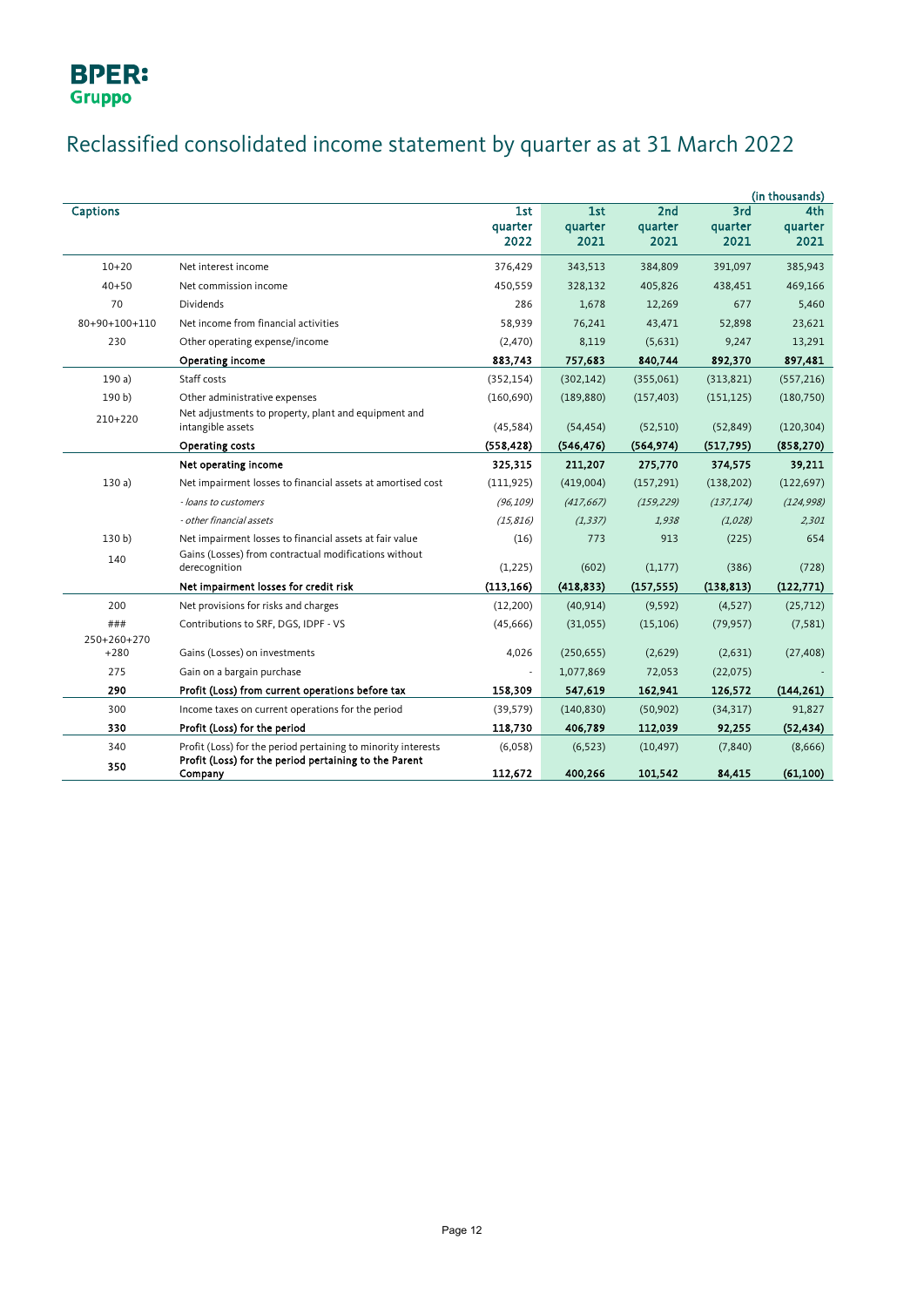# Consolidated balance sheet as at 31 March 2022

|               |                                                                |             |               |            | (in thousands) |
|---------------|----------------------------------------------------------------|-------------|---------------|------------|----------------|
| <b>Assets</b> |                                                                | 31.03.2022  | 31.12.2021    | Change     | % Change       |
|               |                                                                |             |               |            |                |
| 10.           | Cash and cash equivalents                                      | 1,260,203   | 1,306,282     | (46,079)   | $-3.53$        |
| 20.           | Financial assets measured at fair value through profit or loss | 1,281,023   | 1,218,535     | 62,488     | 5.13           |
|               | a) financial assets held for trading                           | 369,175     | 323,721       | 45,454     | 14.04          |
|               | b) financial assets designated at fair value                   | 128,239     | 125,098       | 3,141      | 2.51           |
|               | c) other financial assets mandatorily measured at fair value   | 783,609     | 769,716       | 13,893     | 1.80           |
| 30.           | Financial assets measured at fair value through other          |             |               |            |                |
|               | comprehensive income                                           | 6,348,172   | 6,631,897     | (283, 725) | $-4.28$        |
| 40.           | Financial assets measured at amortised cost                    | 120,322,071 | 121,294,912   | (972, 841) | $-0.80$        |
|               | a) loans to banks                                              | 27,355,329  | 27,490,676    | (135, 347) | $-0.49$        |
|               | b) loans to customers                                          | 92,966,742  | 93,804,236    | (837, 494) | $-0.89$        |
| 50.           | Hedging derivatives                                            | 579,095     | 178,108       | 400,987    | 225.14         |
| 70.           | Equity investments                                             | 244,196     | 240,534       | 3,662      | 1.52           |
| 90.           | Property, plant and equipment                                  | 1,947,982   | 1,945,000     | 2,982      | 0.15           |
| 100.          | Intangible assets                                              | 463,930     | 459,197       | 4,733      | 1.03           |
|               | of which:                                                      |             |               |            |                |
|               | - goodwill                                                     | 204,392     | 204,392       |            |                |
| 110.          | Tax assets                                                     | 1,770,586   | 1,784,995     | (14, 409)  | $-0.81$        |
|               | a) current                                                     | 386,887     | 410,514       | (23, 627)  | $-5.76$        |
|               | b) deferred                                                    | 1,383,699   | 1,374,481     | 9,218      | 0.67           |
| 120.          | Non-current assets and disposal groups classified as held for  |             |               |            |                |
|               | sale                                                           | 97,963      | 97,730        | 233        | 0.24           |
| 130.          | Other assets                                                   | 1,506,691   | 1,190,683     | 316,008    | 26.54          |
|               | <b>Totale assets</b>                                           | 135,821,912 | 136, 347, 873 | (525, 961) | $-0.39$        |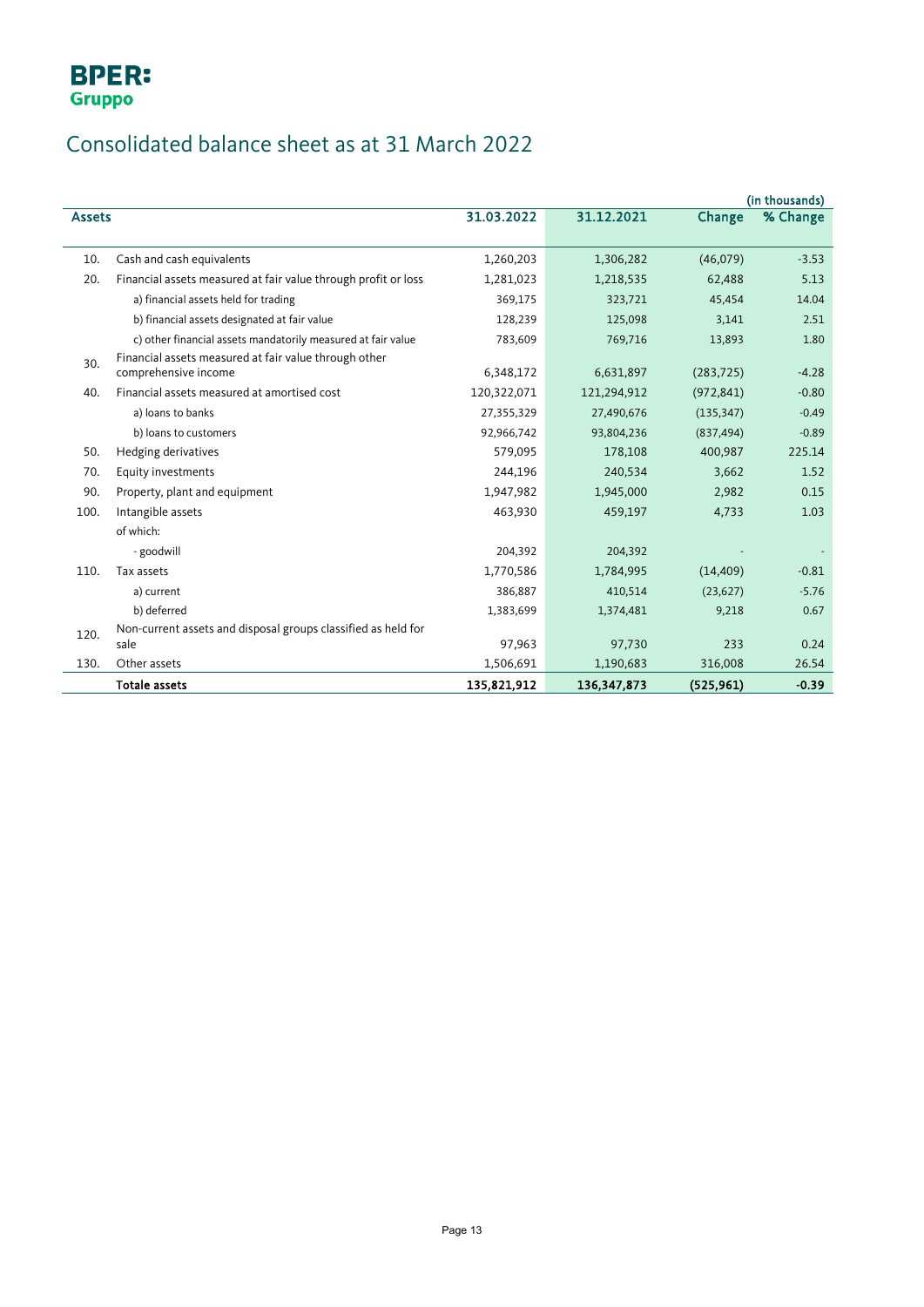## **BPER:** Gruppo

|      | (in thousands)                                                 |             |               |               |          |
|------|----------------------------------------------------------------|-------------|---------------|---------------|----------|
|      | Liabilities and shareholders equity                            | 31.03.2022  | 31.12.2021    | Change        | % Change |
|      |                                                                |             |               |               |          |
| 10.  | Financial liabilities measured at amortised cost               | 122,733,053 | 124,854,511   | (2, 121, 458) | $-1.70$  |
|      | a) due to banks                                                | 23,871,648  | 23,633,494    | 238,154       | 1.01     |
|      | b) due to customers                                            | 94,308,506  | 96,460,612    | (2, 152, 106) | $-2.23$  |
|      | c) debt securities issued                                      | 4,552,899   | 4,760,405     | (207, 506)    | $-4.36$  |
| 20.  | Financial liabilities held for trading                         | 175,013     | 123,957       | 51,056        | 41.19    |
| 30.  | Financial liabilities designated at fair value                 | 349,905     |               | 349,905       | n.s.     |
| 40.  | Hedging derivatives                                            | 149,861     | 249,178       | (99, 317)     | $-39.86$ |
| 50.  | Change in value of macro-hedged financial liabilities (+/-)    | (91, 810)   |               | (91, 810)     | n.s.     |
| 60.  | <b>Tax liabilities</b>                                         | 64,212      | 68,502        | (4,290)       | $-6.26$  |
|      | a) current                                                     | 10,031      | 9,598         | 433           | 4.51     |
|      | b) deferred                                                    | 54,181      | 58,904        | (4, 723)      | $-8.02$  |
| 70.  | Liabilities associated with assets classified as held for sale | 166,751     | 173,662       | (6, 911)      | $-3.98$  |
| 80.  | Other liabilities                                              | 4,349,734   | 2,961,320     | 1,388,414     | 46.88    |
| 90.  | Employee termination indemnities                               | 191,262     | 209,973       | (18,711)      | $-8.91$  |
| 100. | Provisions for risks and charges                               | 826,438     | 847,961       | (21, 523)     | $-2.54$  |
|      | a) commitments and guarantees granted                          | 99,795      | 97,219        | 2,576         | 2.65     |
|      | b) pension and similar obligations                             | 127,226     | 140,255       | (13,029)      | $-9.29$  |
|      | c) other provisions for risks and charges                      | 599,417     | 610,487       | (11,070)      | $-1.81$  |
| 120. | Valuation reserves                                             | 126,509     | 196,370       | (69, 861)     | $-35.58$ |
| 140. | Equity instruments                                             | 150,000     | 150,000       |               |          |
| 150. | Reserves                                                       | 3,018,131   | 2,493,508     | 524,623       | 21.04    |
| 160. | Share premium reserve                                          | 1,240,356   | 1,240,428     | (72)          | $-0.01$  |
| 170. | Share capital                                                  | 2,100,435   | 2,100,435     |               |          |
| 180. | Treasury shares (-)                                            | (9,426)     | (9, 552)      | 126           | $-1.32$  |
| 190. | Minority interests $(+/-)$                                     | 168,816     | 162,497       | 6,319         | 3.89     |
| 200. | Profit (Loss) for the period (+/-)                             | 112,672     | 525,123       | (412, 451)    | $-78.54$ |
|      | Total liabilities and shareholders equity                      | 135,821,912 | 136, 347, 873 | (525, 961)    | $-0.39$  |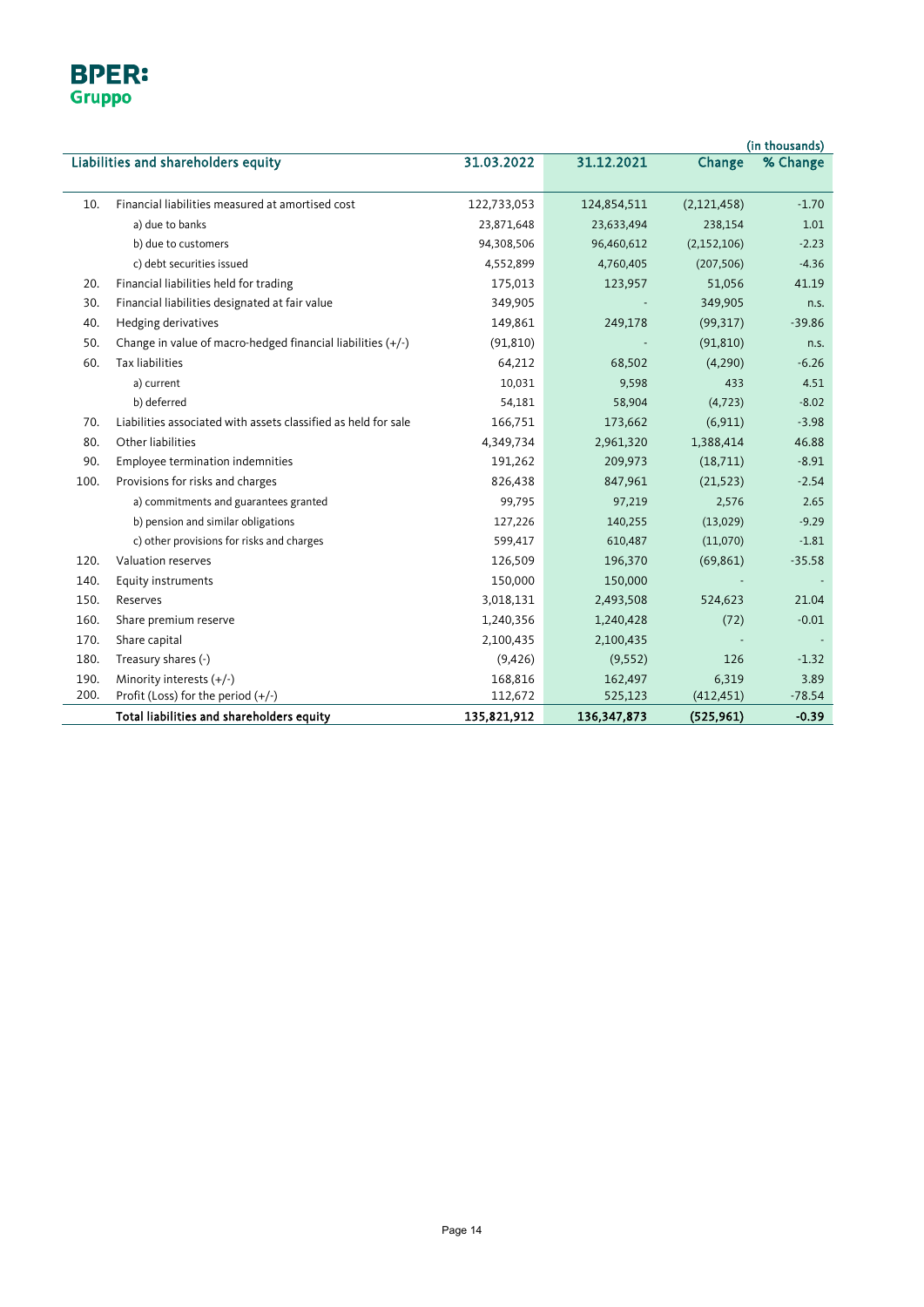# Consolidated income statement as at 31 March 2022

|                 |                                                                                                         |            |            |             | (in thousands) |
|-----------------|---------------------------------------------------------------------------------------------------------|------------|------------|-------------|----------------|
| <b>Captions</b> |                                                                                                         | 31.03.2022 | 31.03.2021 | Change      | % Change       |
|                 | 10. Interest and similar income                                                                         | 438,844    | 398,172    | 40,672      | 10.21          |
|                 | of which: interest income calculated using the effective interest method                                | 435,623    | 396,152    | 39,471      | 9.96           |
|                 | 20. Interest and similar expense                                                                        | (62, 415)  | (54, 659)  | (7, 756)    | 14.19          |
|                 | 30. Net interest income                                                                                 | 376,429    | 343,513    | 32,916      | 9.58           |
| 40.             | Commission income                                                                                       | 493,696    | 375,117    | 118,579     | 31.61          |
|                 | 50. Commission expense                                                                                  | (52, 590)  | (46, 985)  | (5,605)     | 11.93          |
|                 | 60. Net commission income                                                                               | 441,106    | 328,132    | 112,974     | 34.43          |
| 70.             | Dividends and similar income                                                                            | 286        | 1,678      | (1, 392)    | $-82.96$       |
| 80.             | Net income from trading activities                                                                      | 44,266     | 28,097     | 16,169      | 57.55          |
| 90.             | Net income from hedging activities                                                                      | (927)      | (1, 172)   | 245         | $-20.90$       |
|                 | 100. Gains (Losses) on disposal or repurchase of:                                                       | 5,596      | 40,583     | (34, 987)   | $-86.21$       |
|                 | a) financial assets measured at amortised cost                                                          | 3,632      | 35,867     | (32, 235)   | $-89.87$       |
|                 | b) financial assets measured at fair value through other comprehensive                                  |            |            |             |                |
|                 | income                                                                                                  | 1,764      | 5,108      | (3, 344)    | $-65.47$       |
|                 | c) financial liabilities<br>Net income on other financial assets and liabilities measured at fair value | 200        | (392)      | 592         | $-151.02$      |
| 110.            | through profit or loss                                                                                  | 19,457     | 8,733      | 10,724      | 122.80         |
|                 | a) financial assets and liabilities designated at fair value                                            | 29,965     | 459        | 29,506      |                |
|                 | b) other financial assets mandatorily measured at fair value                                            | (10, 508)  | 8,274      | (18, 782)   | $-227.00$      |
|                 | 120. Net interest and other banking income                                                              | 886,213    | 749,564    | 136,649     | 18.23          |
|                 | 130. Net impairment losses for credit risk relating to:                                                 | (111, 941) | (418, 231) | 306,290     | $-73.23$       |
|                 | a) financial assets measured at amortised cost                                                          | (111, 925) | (419,004)  | 307,079     | $-73.29$       |
|                 | b) financial assets measured at fair value through other comprehensive                                  |            |            |             |                |
|                 | income                                                                                                  | (16)       | 773        | (789)       | $-102.07$      |
|                 | 140. Gains (Losses) from contractual modifications without derecognition                                | (1,225)    | (602)      | (623)       | 103.49         |
|                 | 150. Net income from financial activities                                                               | 773,047    | 330,731    | 442,316     | 133.74         |
|                 | 180. Net income from financial and insurance activities                                                 | 773,047    | 330,731    | 442,316     | 133.74         |
|                 | 190. Administrative expenses:                                                                           | (617, 416) | (577, 775) | (39, 641)   | 6.86           |
|                 | a) staff costs                                                                                          | (352, 154) | (302, 142) | (50, 012)   | 16.55          |
|                 | b) other administrative expenses                                                                        | (265, 262) | (275, 633) | 10,371      | $-3.76$        |
|                 | 200. Net provisions for risks and charges                                                               | (12,200)   | (21,071)   | 8,871       | $-42.10$       |
|                 | a) commitments and guarantees granted                                                                   | (2,582)    | (1,082)    | (1,500)     | 138.63         |
|                 | b) other net provisions                                                                                 | (9,618)    | (19,989)   | 10,371      | $-51.88$       |
|                 | 210. Net adjustments to property, plant and equipment                                                   | (32, 390)  | (34,082)   | 1,692       | $-4.96$        |
| 220.            | Net adjustments to intangible assets                                                                    | (13, 194)  | (20, 372)  | 7,178       | $-35.23$       |
| 230.            | Other operating expense/income                                                                          | 56,436     | 42,974     | 13,462      | 31.33          |
| 240.            | Operating costs                                                                                         | (618, 764) | (610, 326) | (8, 438)    | 1.38           |
| 250.            | Gains (Losses) of equity investments                                                                    | 3,859      | 2,280      | 1,579       | 69.25          |
| 260.            | Valuation differences on property, plant and equipment and intangible<br>assets measured at fair value  | 393        | (22, 641)  | 23,034      | $-101.74$      |
| 270.            | Impairment losses on goodwill                                                                           |            | (230, 366) | 230,366     | $-100.00$      |
| 275.            | Gain on a bargain purchase                                                                              | ÷,         | 1,077,869  | (1,077,869) | $-100.00$      |
| 280.            | Gains (Losses) on disposal of investments                                                               | (226)      | 72         | (298)       | $-413.89$      |
| 290.            | Profit (Loss) from current operations before tax                                                        | 158,309    | 547,619    | (389, 310)  | $-71.09$       |
| 300.            | Income taxes on current operations for the period                                                       | (39, 579)  | (140, 830) | 101,251     | $-71.90$       |
| 310.            | Profit (Loss) from current operations after tax                                                         | 118,730    | 406,789    | (288, 059)  | $-70.81$       |
| 330.            | Profit (Loss) for the period                                                                            | 118,730    | 406,789    | (288, 059)  | $-70.81$       |
| 340.            | Profit (Loss) for the period pertaining to minority interests                                           | (6,058)    | (6, 523)   | 465         | $-7.13$        |
| 350.            | Profit (Loss) for the period pertaining to the Parent Company                                           | 112,672    | 400,266    | (287, 594)  | $-71.85$       |